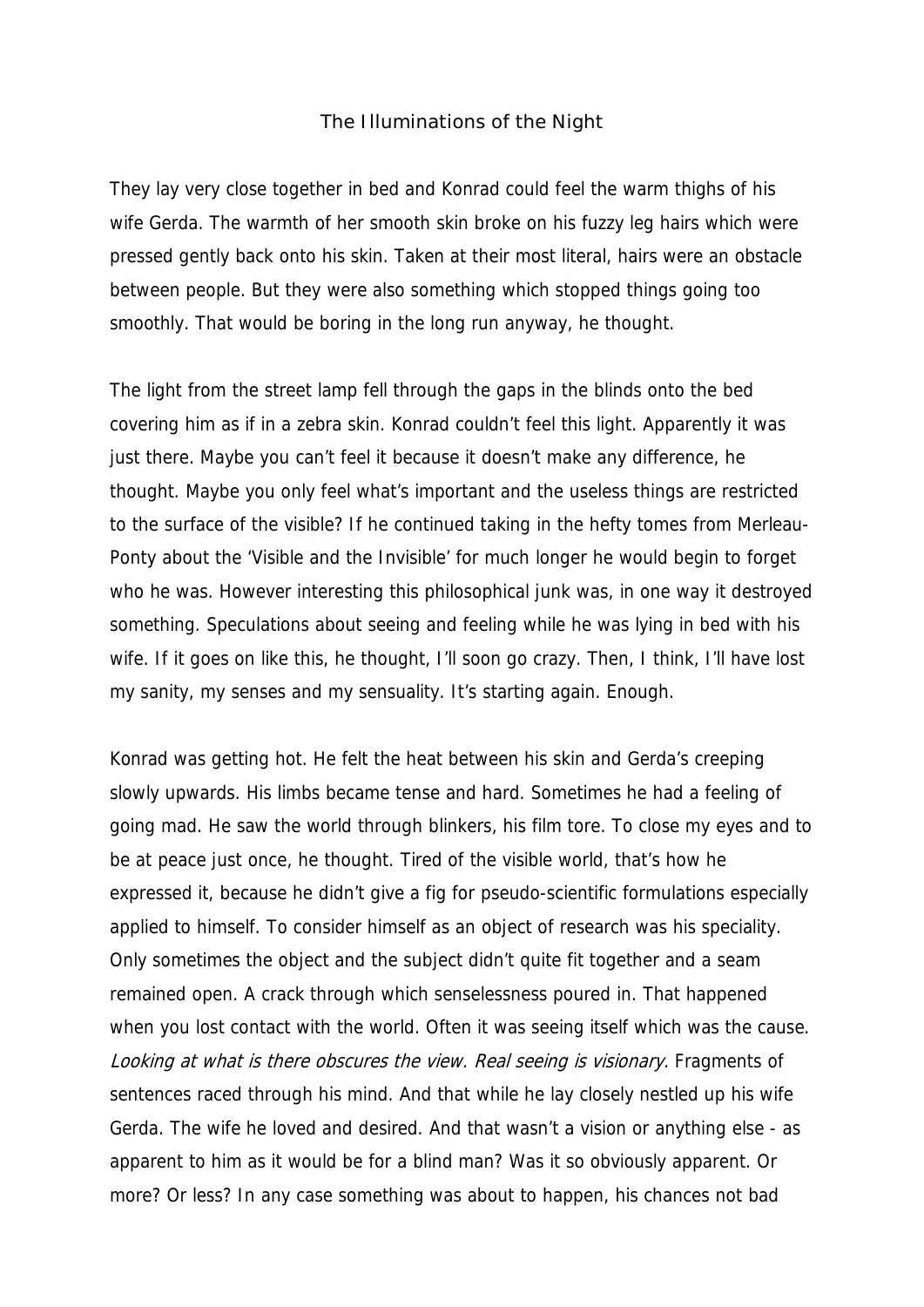that she wanted what he wanted. Just so long he wasn't distracted by his crazy mind games.

It was only now that Konrad noticed Gerda was breathing slowly and evenly. He jerked open his eyes to make sure if Gerda was already asleep. From very near he squinted at her face. Strips of light ran over it. She had her eyes closed. He wanted to find out if she was awake or asleep. But however wide he opened his eyes he couldn't see it. At least, not for certain. In order to find out if she's asleep you have to go about it some other way, he thought. You have to notice it, perhaps by listening to her breathing or feeling the tension in her limbs. You have to feel it or something. But just by looking you will never be sure unless she opens her eyes. At that moment Gerdas's eyelids moved slowly and gently upwards, and she looked into Konrad's shocked face.

-Your eyes are two huge mirrors, she murmured. But right now I don't want to look at myself in them because I want to be myself and maybe with you. A light really went on in Konrad's head. Reflection as a relationship to yourself originates in a model based on the mirror. A mirror shows me to myself without the participation of any of the other senses. Reflections are pure seeing. As a sighted person I confirm my existence in the mirror's reflection. Which is why something which is only apparently there can confirm being. And vampires, the un-dead and hybrid beings are invisible in a mirror. That's it. What do I mean, that's it. What is what, he thought. How does someone who is blind relate to themselves? The mirror gives you proof that you are a unity separate from the world. The mirror separates us from the world and the reflection does as well. If I could stop reflecting just this once, I wouldn't be lying alone and paralysed next to my wife but connected to the world at many points and in different ways. My edges snug to the edges of the world, like my legs on hers. Not separated by a crack. The mirror is like the hair on my legs, he thought. An obstacle, a separator.

- The blind are not blind. They hear, taste, touch, feel. Only the sighted can be blind. Why did Gerda say that now. Did she know her husband so well? And was it meant metaphorically or literally?

- Did you see the blind man today, she asked.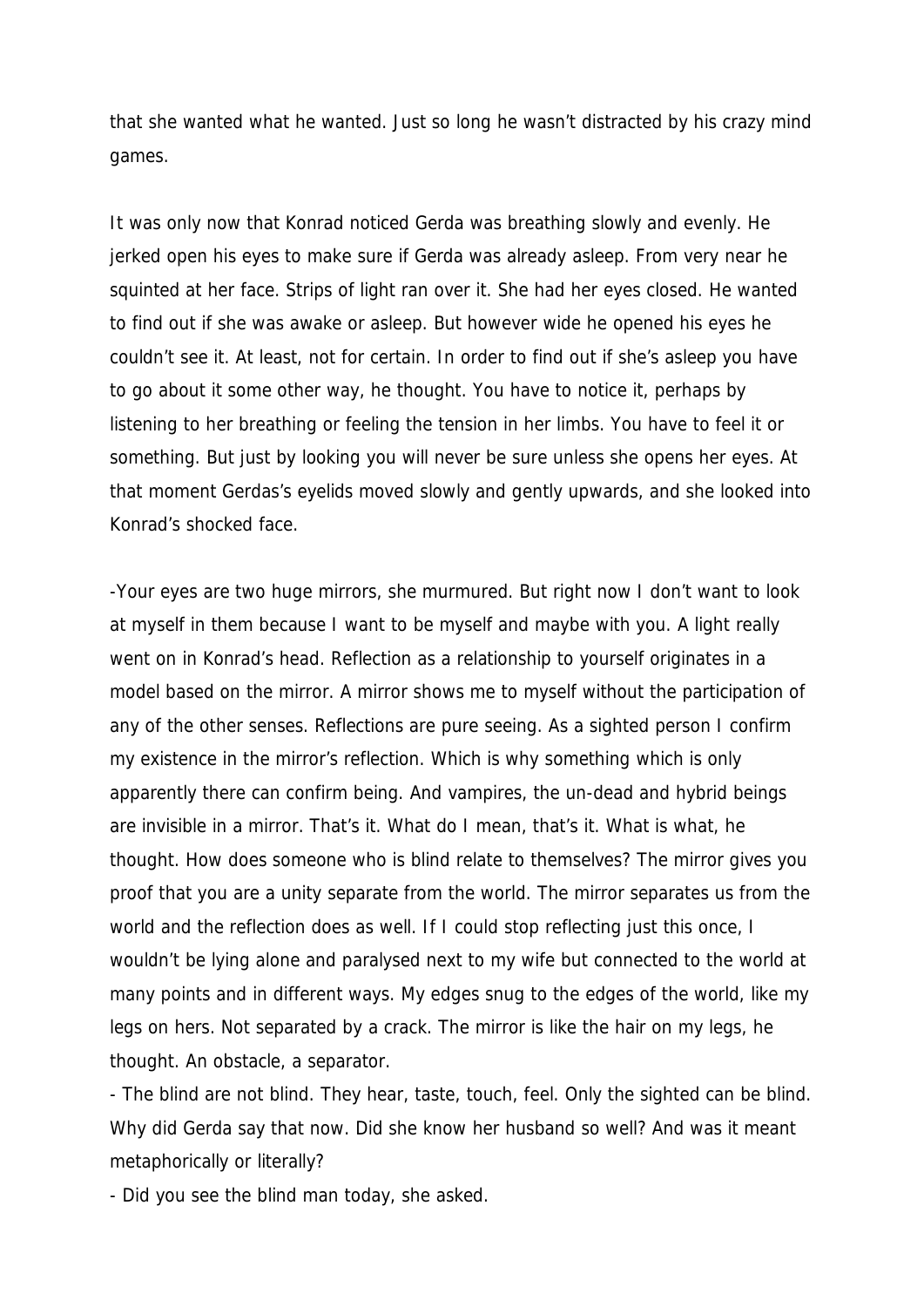- Oh, yes, in the pedestrian zone, Konrad remembered now. Of course, that's why he had a ringing in his head. The blind man had gone straight towards one of those horrible concrete plant containers and from some distance away both of them had been rooted to the spot and had stared at him. Should they call out to him? At the last second the man had avoided it as if he had known it was there. How did something like that happen? They hadn't talked about it afterwards, but somehow it seemed to occupy Gerda's thoughts as well.

-Why do blind people see more? The blind are able to see the invisible as well. It's as simple as that.

Gerda surprised him again and again. He struggled with difficulty with his ideas which were seldom fruitful, often petered out half way through, like an apple tree which grew and prospered but bore no apples that could be picked. For her, original insights just fell from the sky. And Konrad admired her for this. His mother had once said to him: why do it the easy way when you can find a more complicated one? Really, why did he use so much determination to work himself into a labyrinth of ideas? Wasn't it easier to simply be in the world - and stay there.

- Only a blind person can find the way out of a real labyrinth, whispered Gerda, and closed her eyes again. Remember J.L. Borges and remember the blind monk in Eco's ''The Name of the Rose'', the one who ate the book on comedy page by page and went in and out of a library which was a maze of winding passages.

-The model for the figure of the blind monk was Borges, Konrad wanted to reply because at the time he had read it somewhere. But he didn't because he felt that it wasn't appropriate somehow. It was. But it didn't make sense.

- A seer is almost always blind, she added and snuggled with justifiable pleasure at being in bed. Didn't you notice that?

At that Konrad forgot everything he had been thinking about in the previous ten minutes, closed his eyes and gave Gerda a long kiss. Her lips were soft, but soft and firm.

And because you can only kiss and make love with closed eyes, he didn't want to open them again. So he kept them closed and determined not to open them. He slipped a hand under Gerda's night dress and laid it on her hip. He intended to concentrate all his attention in his finger tips. He stroked her back gently and tried,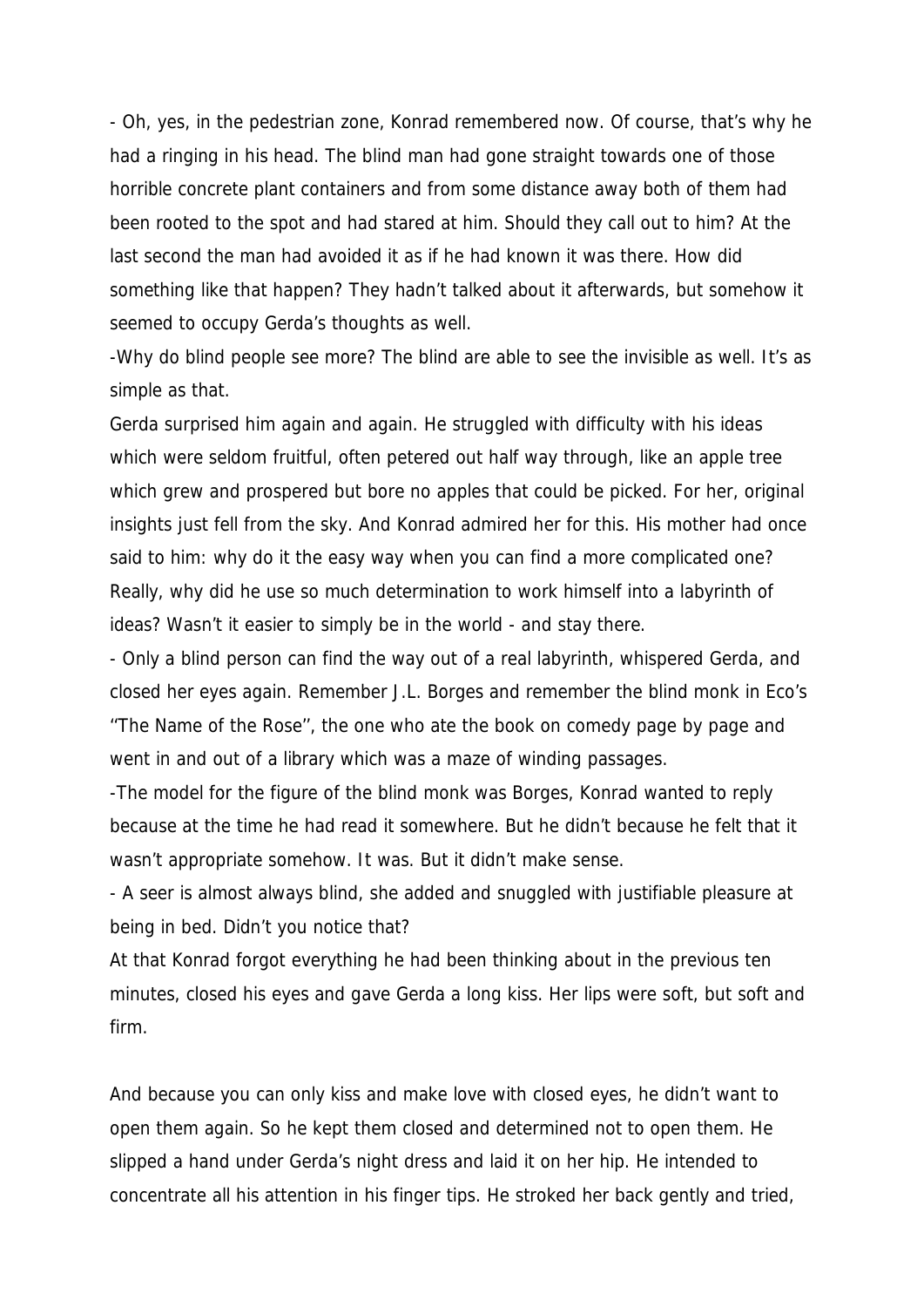tried what? Tried to read her. I've never seen her in this light, I mean, felt, he thought. He was standing on the threshold of a new world and it was calling to him. It offered him a possibility of how to live. Could one see this world as a gift? He felt his wife beside him and shortly after it was no longer necessary for him to concentrate on keeping his eyes closed. His eye lids lay quiet and relaxed. The first time he was tempted to open his eyes was when he wanted to light a cigarette. But Gerda found his decision entertaining, so she lit the cigarette and stuck it in his mouth. Even when he scattered ash over the bed and bed-side table because his hand couldn't remember where the ashtray was from one time to the next, she found it funny.

- And it will come to be that my ashes will also be scattered thus, he intoned with solemnity.

Of course, when he had inhaled in the past and often closed his eyes because he felt a connection between inner depth and darkness. The more he drew on the cigarette, the deeper went the soft warmth, the plump cloud of nicotine in his chest. Right down to his pelvis.

In order not to bother Gerda, he pulled himself together not to go to the toilet again before he fell asleep. Suddenly he remembered how, as a child, his mother had teased him every night when he was already on the way to his room.

- Don't forget, she called after him, and he turned quickly waiting for an instruction or admonition, but anyway with the open curiosity of a child. Don't forget, to close your eyes when you go to sleep, she continued after a pause. One of his mother's foibles were jokes like that.

When you close your eyes it's always black at first, he thought. But when you sleep and dream it's not black at all. Do blind people see black or nothing at all? What would that be like, to see nothing at all? What would it look like, this absolutely nothing. Is it dark, or is it simply not there? Not, a peculiar word. The no-thing doesn't allow itself to be seen, he thought. But what is it then, if we can't see it? We can see when something is missing, of course. When I come home from the office in the evening and Gerda is not there. I can see that. I can see it immediately. I can see it even as I'm parking the car in front of the house. I see it from the fact that the light in the living room is not switched on. There's still the possibility that she is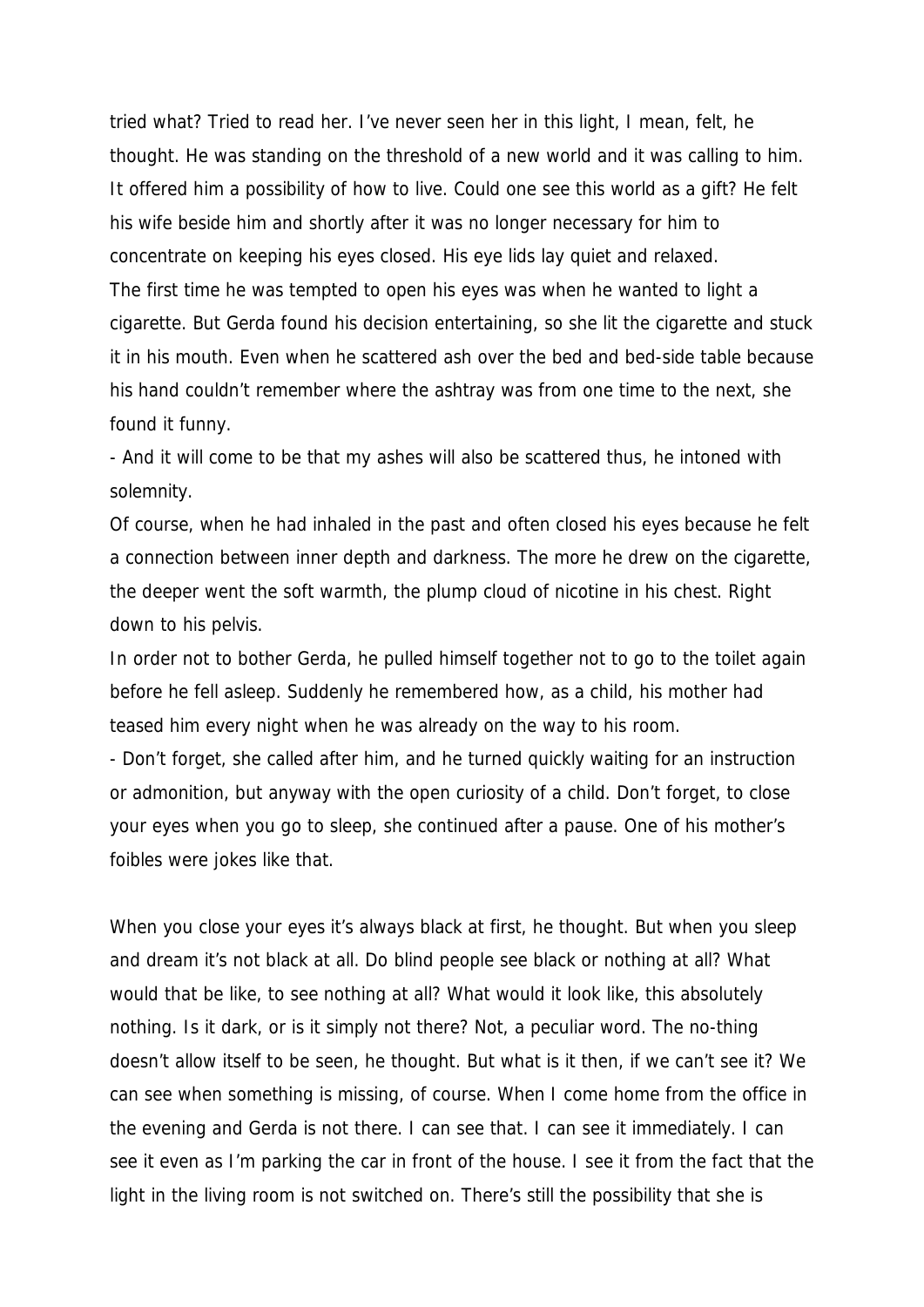already in bed. Although the chances of that are very small because Gerda can't fall asleep without me being there. Really. So I can see immediately that she isn't there, even when I don't always see why she isn't. Gerda sometimes does something and I don't see why and I don't want to see why. I don't find that particularly considerate of her, thought Konrad. But so what. In the end you can only look back. Looking back. Looking forward, Fore-seeing. Strangely enough everything has to do with seeing.

Then he slept. With closed eyes, as normal. He dreamed of a holiday with Gerda on a white sandy beach. Gerda, tanned, lay in a colourful deck chair. The sea was blue. The sun warmed his skin and everything was just wonderful. He had on a pair of yellow swimming shorts with three black dots. As the sun sank lower, the sky took on many colours. Red, yellow, orange, a thin green stripe and violet. his swimming shorts were uncomfortable. He really wanted to take them off. But on the other hand he really didn't have the courage to lie naked on the beach.

When Konrad woke up in the morning he immediately remembered his vow and kept his eyes tightly shut. Points of light shot through the black. He wanted to remember the kiss of the night with gratitude.

- Wake up, Konrad, look how sunny it is. Gerda poked him on the shoulder.

- I'm already awake.

- But your eyes are still closed.

- I can feel the sun shining and it's nice. It warms the air, but only special layers. Others are still cool and brush over my skin.

- You're crazy.

Gerda got out of bed and went into the kitchen. She heard Konrad bump into the door post and swear. He tottered tentatively into the kitchen, his hands, stiff and tapping, stretched out in front of him. He felt for a chair, pulled it out and sat down slowly.

- Bear with me in this dark hour, he asked his wife. He wasn't capable of doing anything for himself with closed eyes. Gerda spread the butter on a roll for him and poured the coffee. Afterwards she guided him onto the balcony where he sat silently on the ground.

- Bring me a scarf and tie it over my eyes, he requested. They don't want to stay shut any more and then I would break my word. Gerda brought a soft silk scarf, put